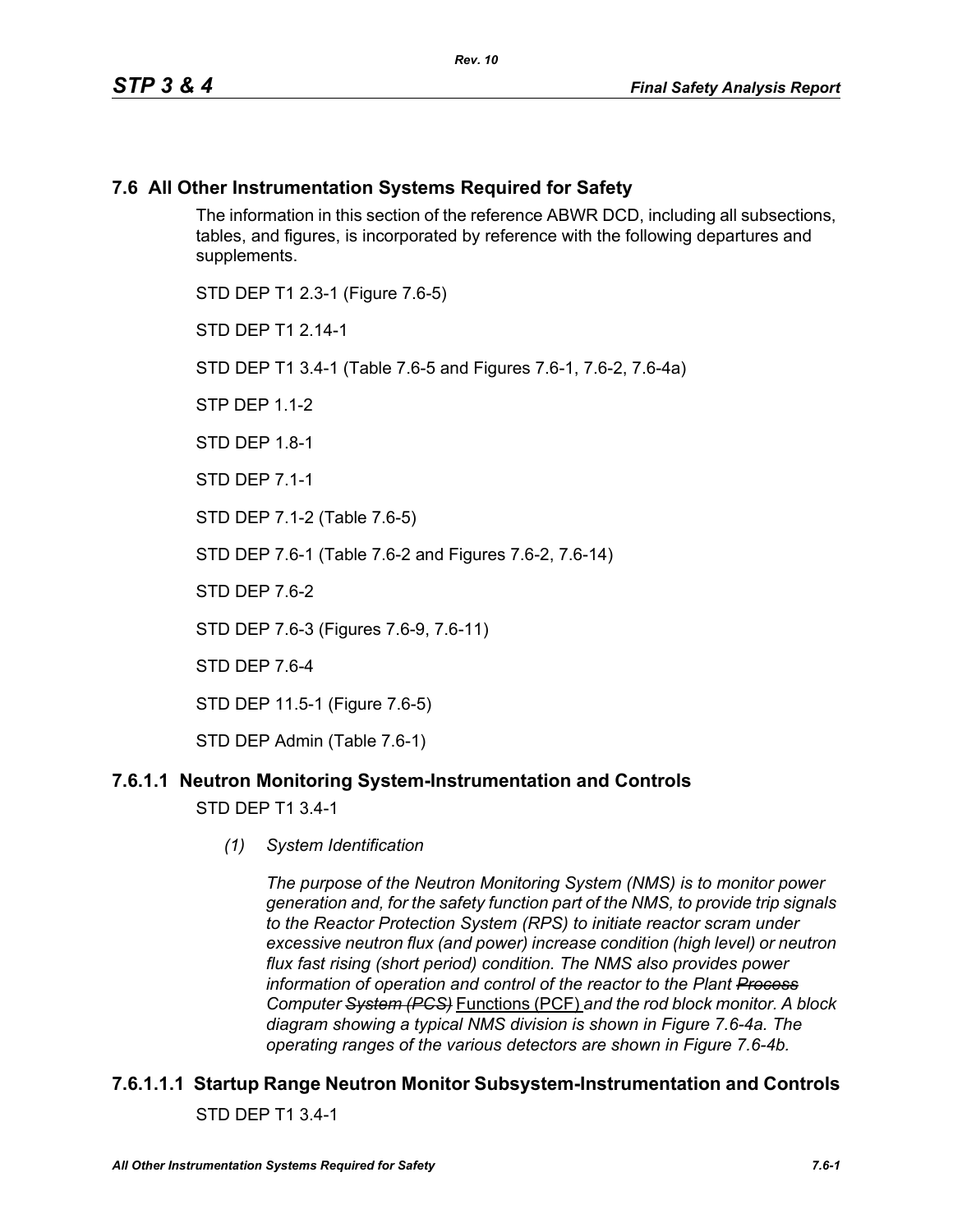#### *(3) Physical Arrangement*

*The 10 detectors are all located at fixed elevation slightly above the midplane of the fuel region, and are evenly distributed throughout the core. The SRNM locations in the core, together with the neutron source locations, are shown in Figure 7.6-1. Each detector is contained within a pressure barrier dry tube inside the core, with signal output exiting the bottom of the dry tube undervessel. Detector cables then penetrate the primary containment and are connected to preamplifiers located in the Reactor Building. The SRNM preamplifier signals are then transmitted to the SRNM DMC (digital measurement and control) units in the control room. The DMC*SRNM *units provide algorithms for signal processing, flux, and power calculations, period trip margin and period calculations, and provide various outputs for local and control console displays, recorder, and to the plant process computer system* function*. There are also the alarm and trip digital outputs for both high flux and short period conditions, and the instrument inoperative trip to be sent to the RPS and RCIS separately. The electronics for the SRNMs and their bypasses are located in four separate cabinets.*

#### *(4) Signal Processing*

*Over the 10-decade power monitoring range, two monitoring methods are used: (1) for the lower ranges the counting method which covers from 1.E+3 neutron/cm2 to 1.E+9 neutron/cm2, and (2) for the higher ranges, the Campbelling technique (mean square voltage, or MSV) which covers from 1.E+8 neutron/cm2 to 1.E+13 neutron/cm2 of neutron flux. In the counting range, the discrete pulses produced by the sensors are applied to a discriminator after preamplification. The discriminator, together with other digital noise-limiter features, separates the neutron pulses from gamma radiation and other noise pulses. The neutron pulses are then counted. The reactor power is proportional to the count rate. In the MSV range, where it is difficult to distinguish the pulses, a DC voltage proportional to the mean square value of the input signal is produced. The reactor power is proportional to this mean square voltage. In the mid-range overlapping region, where the two methods are changed over, the DMC-based SRNM calculates the neutron flux based on a weighted interpolation of the two flux values calculated by both methods. A continuous and smooth flux reading transfer is achieved in this manner. There is also the calculation algorithm of the period-based trip circuitry that generates trip margin setpoint for the period trip protection function.*

#### *(6) Bypasses and Interlocks*

*The SRNM also sends an interlock signal to the safety system logic control (SSLC) system. This signal is called "ATWS Permissive" and is a binary signal indicating whether the SRNM power level is above or below a specific setpoint level (Table 7.6-1). If this signal is a "high" level indicating the power*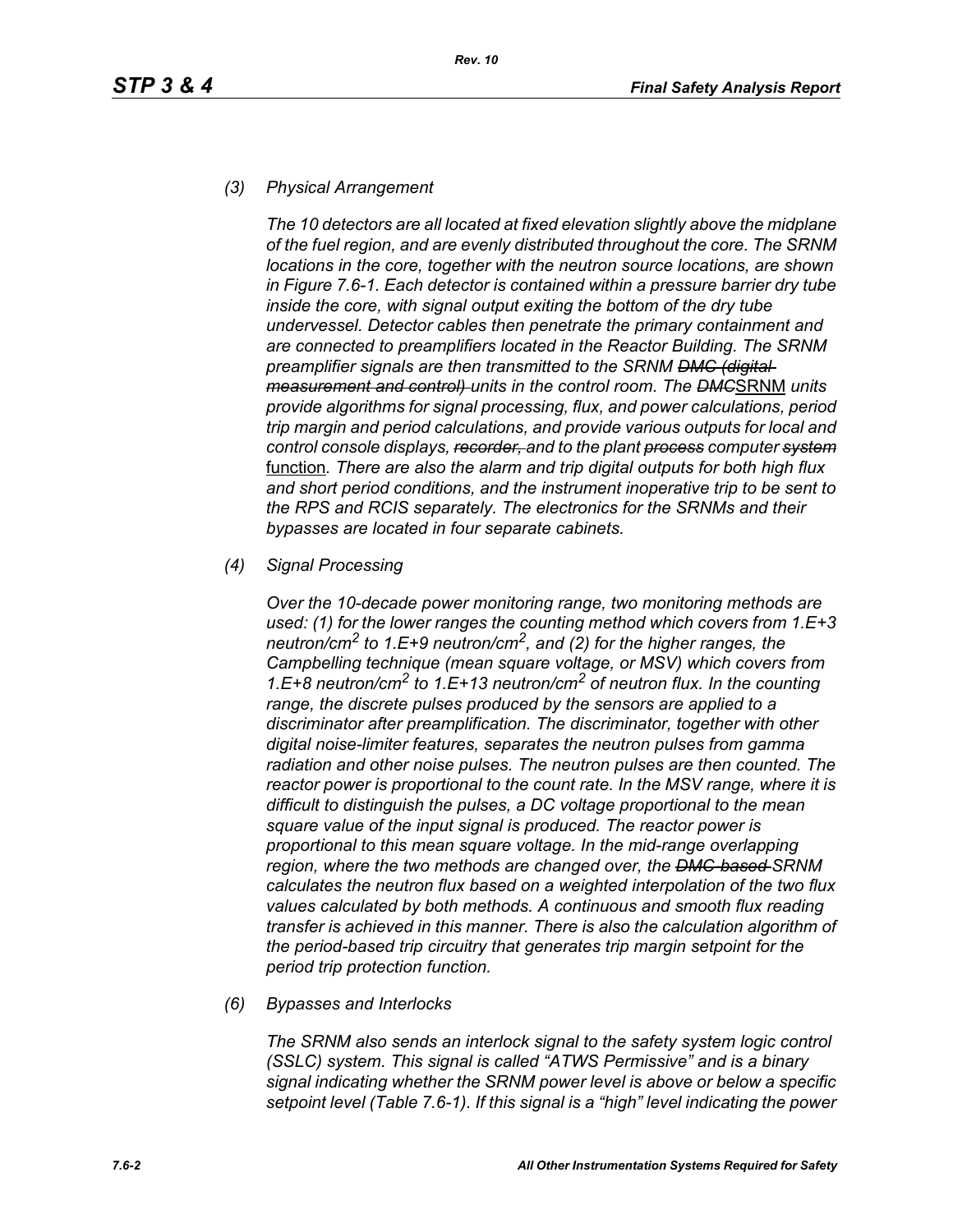*is above the setpoint, this will allow the SSLC to permit ATWS protection action such as permission to inject liquid poison.*

### **7.6.1.1.2 Power Range Neutron Monitor Subsystem—Instrumentation and Controls**

### **7.6.1.1.2.1 Local Power Range Neutron Monitor Subsystem—Instrumentation and Controls**

STD DEP T1 3.4-1

STD DEP Admin

*(1) General Description*

*The local power range monitor (LPRM) monitors local neutron flux in the power range. The LPRM provides input signals to the APRM Subsystem (Subsection 7.6.1.1.2.2) and to the plant computer system*function *(Subsection 7.7.1.5). See Figures 7.6-1 and 7.6-2.*

*(4) Signal Processing*

*The LPRM detector outputs are connected by coaxial cables from under the vessel pedestal region and routed through the primary containment penetration, and through the Reactor Building to be processed for signal conditioning analog-to-digital conversion function in the control room. The LPRM signals are connected to the APRM units in the control room, where the signals are amplified. Such amplified voltage is proportional to the local neutron flux level. The LPRM signals are then used by the APRM to produce APRM signals. The 208 LPRM detectors are separated and divided into four groups to provide four independent APRM signals. Individual LPRM signals are also transmitted through dedicated interface units (for isolation) to various*  systems such as the RCIS, and the plant **process** computer functions.

*(5) Trip Functions*

*The LPRM channels provide alarm signals indicating when an LPRM is upscale, down-scale, or bypassed. However, such signals are not sent to the RPS for scram trip or RCIS for rad*rod *block.*

*(7) Redundancy*

*The LPRM detector assemblies are divided into groups. The redundancy criteria are met in the event of a single failure under permissible APRM bypass conditions. A scram signal can be*is *generated in the Reactor Protection System (RPS) as required if the inoperative trip of the APRM is generated as described in (6).*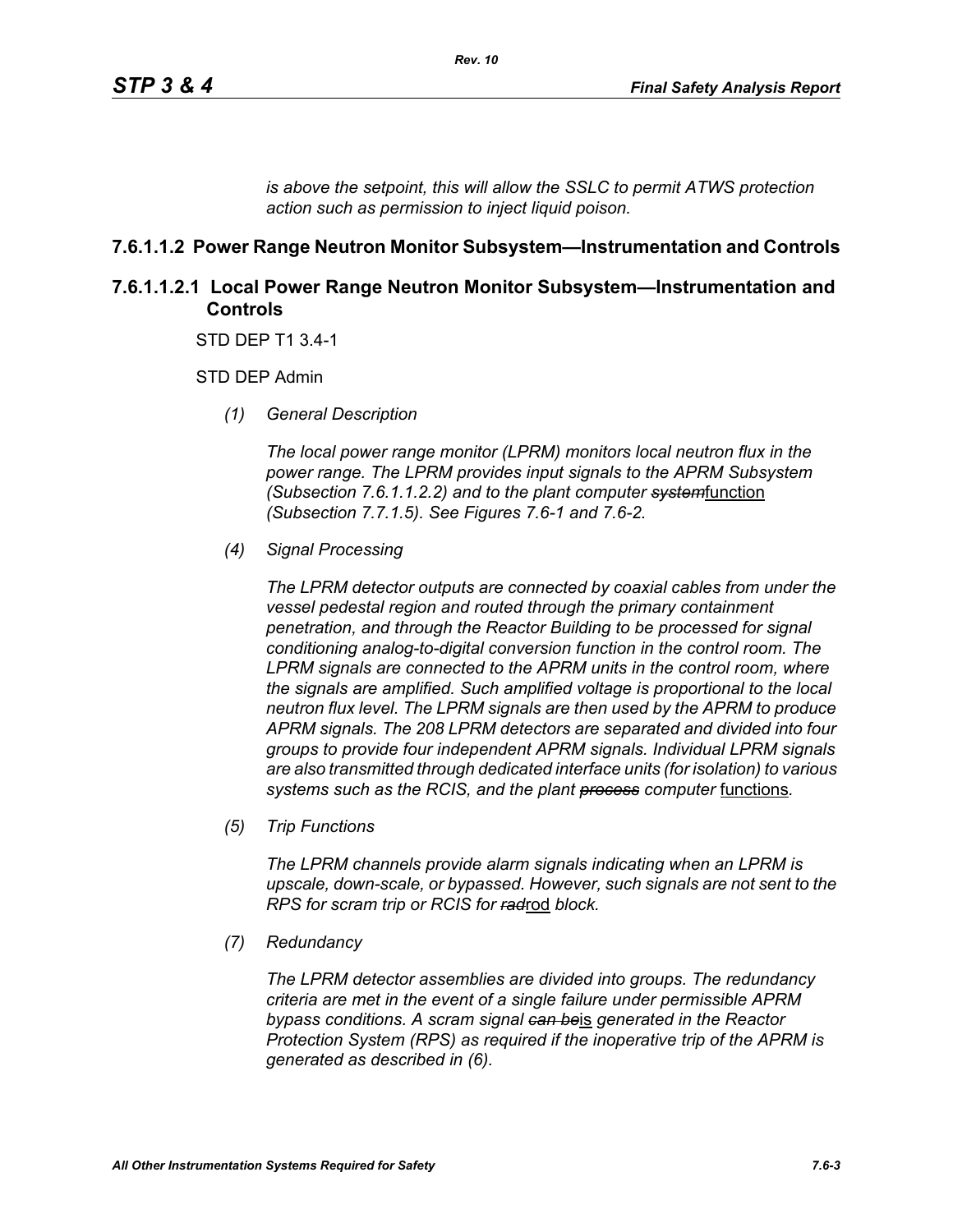### **7.6.1.1.2.2 Average Power Range Monitor Subsystem—Instrumentation and Controls**

STD DEP T1 3.4-1

STD DEP 7.6-1

- *(1) General Description*
	- *(a) Average Power Range Monitor (APRM)*

*The APRMs are safety-related systems. There are four divisions of DMC-based APRM channels located in the control room. Each channel receives 52 LPRM signals as inputs, and averages such inputs to provide a core average neutron flux that corresponds to the core average power. One APRM channel is associated with each trip system of the Reactor Protection System (RPS). However, a trip signal from each APRM division also goes to all other RPS divisions, with proper signal isolation.*

*(b) Oscillation Power Range Monitor (OPRM)*

*The OPRM is a functional subsystem of the APRM. There are four safetyrelated OPRM channels, with each OPRM channel as part of each of the four APRM channels. Each OPRM receives the identical LPRM signals from the corresponding APRM channel as inputs, and forms a special OPRM cell configuration to monitor the neutron flux behavior of all regions of the core. Each OPRM cell represents a combination of four LPRM signals selected from the LPRM strings at the four corners of a four-by-four fuel bundle square region. The OPRM detects thermal hydraulic instability and provides trip functions to the RPS to suppress neutron flux oscillation prior to the violation of safety thermal limits. The OPRM trips are combined with*separate from *the APRM trips of the same APRM channel, to be sent to the RPS.*

*(4) Trip Function*

*For the OPRM trip function, the response signal of any one OPRM cell that satisfies the conditions and criteria of the trip algorithm will cause a trip of the associated OPRM channel. Figure 7.6-14 illustrates the trip algorithm logic. The OPRM trip function does not have its own inoperative trip for insufficient number of total LPRM inputs in the channel. It follows the APRM's inoperative trip of insufficient number of LPRMs.* The OPRM function has its own inoperative trip when the channel has less than the required minimum operable cells, when there is an OPRM self-diagnostic fault, when the APRM instrument watchdog timer has timed out, or if there is a loss of power to the APRM instrument.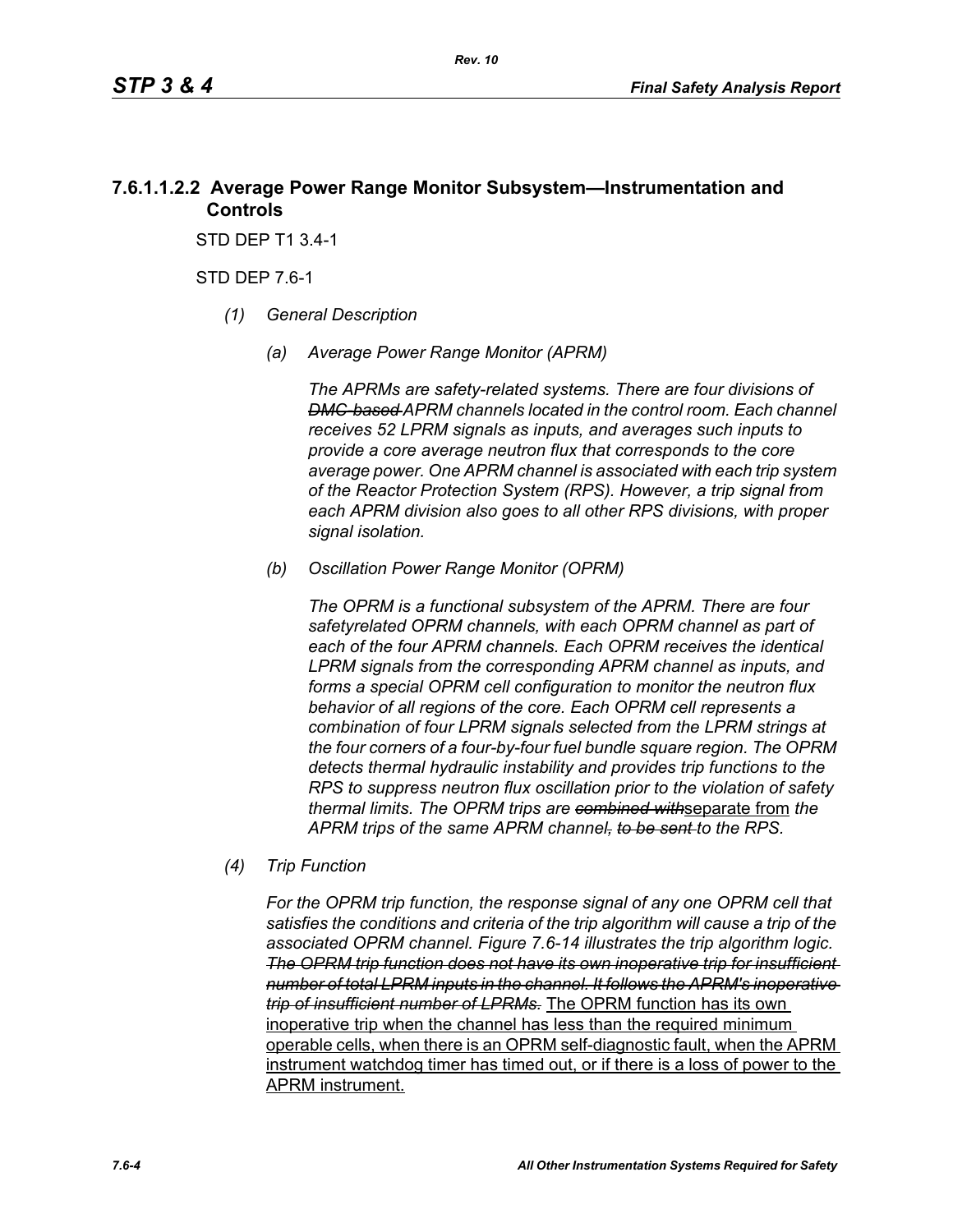- *(5) Bypasses and Interlocks*
	- *(a) APRM*

*The APRM also sends an interlock signal to the SSLC* ELCS *similar to the SRNM "ATWS Permissive" signal (Table 7.6-2). If this signal is a "high" level indicating the power is above the setpoint, this will allow the SSLC* ELCS *to permit ATWS protection action.*

- *(6) Redundancy*
	- *(b) OPRM*

*There are four independent and redundant OPRM channels. The above APRM redundancy condition also applies to OPRM since each OPRM*  channel is associated with one RPS division. *is a subsystem of each of the four APRM channels. The OPRM trip outputs* are provided separately from the APRM trips to RPS and*also follow the* RPS *two-out-of-four logic as the APRM since the OPRM trip outputs are combined with other APRM trip outputs in each APRM channel to provide the final trip outputs to the RPS. In addition, each LPRM string with four LPRM detectors provides one LPRM input to each of the four independent and redundant OPRM channels. This provides core regional monitoring by redundant OPRM channels.*

*(7) Testability*

*APRM channels are calibrated using data from previous full-power runs and are tested by procedures in the instruction manual. Each APRM channel can be tested individually for the operability of the APRM scram and rod-blocking*  functions by introducing test signals. This includes the test for the OPRM trip *function. A self-testing feature similar to that described for SSLC is also provided.*

### **7.6.1.1.3 Reactor Operator Information**

#### STD DEP Admin

*The man-machine interface of the Neutron Monitoring System provides for the information and controls described in this subsection. The lists provided in Table 7.6- 3* 7.6-5 *consist of major signal information which is also documented in the system IED (Figure 7.6-1) and the system IBD (Figure 7.6-2).*

# **7.6.1.2 Process Radiation Monitoring System – Instrumentation and Controls**

STD DEP T1 2.3-1

*The process radiation subsystems are shown in the system design IED (Figure 7.6-5). Subsystems (1*2*) through (4) are classified nuclear safety-related, while subsystems*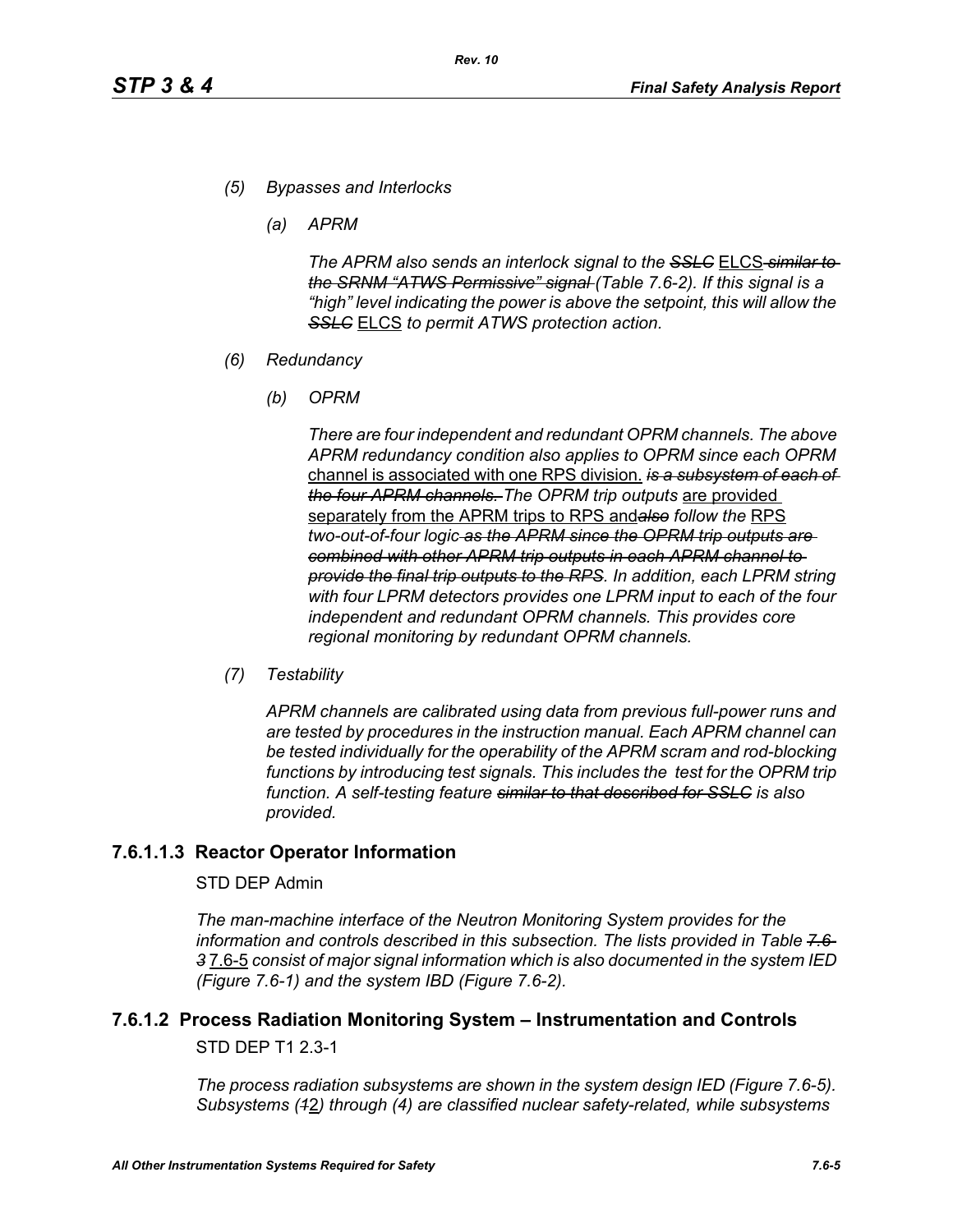(1) and *(*5*) through (11) are classified as non-safety-related. System descriptions and requirements are described in detail in Section 11.5*.

### **7.6.1.3 High Pressure/Low Pressure Systems Interlock Protection Functions**

STD DEP 7.1-1

*(14) Setpoints*

*See Chapter 16 for setpoints and margin.*Chapter 16 describes the methods for calculating setpoints and margins.

#### **7.6.1.6 Containment Atmospheric Monitoring (CAM) System-Instrumentation and Controls**

STD DEP T1 2.14-1

STD DEP 11.5-1

*(1) System Identification*

*The CAM System (Figures 7.6-7 and 7.6-8) consists of two independent but redundant Class 1E divisions (I and II)* of radiation channels*, which are electrically and physically separated, and a non-safety H<sub>2</sub>/O<sub>2</sub> monitoring* subsystem*. Each CAM division* divisional radiation channel *has the capability of monitoring the total gamma-ray dose rate*. CAMS also has the capability of monitoring and concentration of hydrogen and oxygen (H<sub>2</sub>/O<sub>2</sub>) in the *drywell and/or the suppression chamber during plant operation, and following a LOCA event.* 

*There are two radiation monitoring channels per division; one for monitoring the radiation level in the drywell and the other for monitoring the radiation level in the suppression chamber. Each monitoring channel consists of an ion chamber* a *detector,* and *a digital log radiation monitor, and a recorder. Each radiation monitoring channel provides alarm indication in the control room on high radiation levels and also if the channel becomes inoperative.* The monitor also provides data for the historian function.

The H<sub>2</sub>/O<sub>2</sub> monitoring subsystem has two channels and consists **Each** *divisional H2/O2 monitoring channel consists of valves, pumps, and pipes used to extract samples of the atmosphere in the drywell or the suppression chamber and feed the extracted air sample into an analyzer and monitor for measurement, recording, and for alarm indication on high concentration of*  gas levels. The H<sub>2</sub>/O<sub>2</sub> monitoring subsystem is non-safety and is physically and electrically separate from the safety-related components of the system.

*The piping used for the gas extraction is made of stainless steel and utilizes heat tracing to keep the pipes dry and free of moisture condensation.*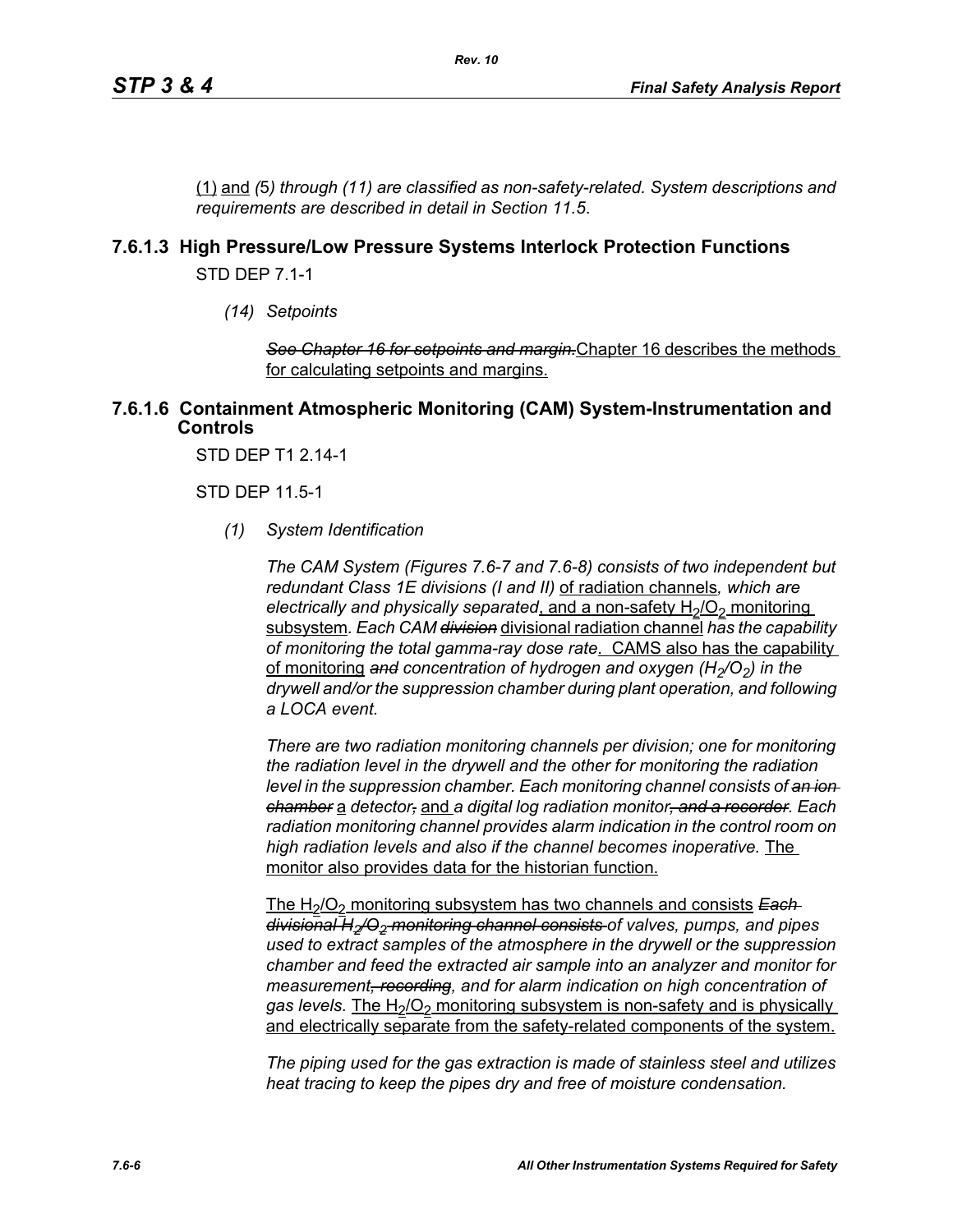### *(2) Power Sources*

*Each CAM Subsystem* radiation channel *is powered from divisional 120 VAC instrument bus. The same Class 1E divisional 120 VAC power source also*  supplies the heat tracing blanket used for the sampling lines. The H<sub>2</sub>/O<sub>2</sub> subsystem is powered from non-safety equipment.

*Rev. 10*

### *(3) Initiating Circuits*

*Each divisional gamma radiation monitoring channel can be energized manually by the operator*. *or automatically by the LOCA signal. For the manual mode, the* The *gamma radiation monitor is on continuously during plant operation and remains on until power is turned off by the operator.*

*In the power off mode, the channel will be activated automatically in the presence of a LOCA (high drywell pressure or low reactor water level).*

*Each <del>divisional</del> H<sub>2</sub>/O<sub>2</sub> monitoring subsystem channel (except for the two sampling pumps) is powered continuously during plant operation. One pump* Each subsystem channel *is controlled by an operator and is used during reactor operation and the other is* can also be *turned on by the LOCA signal to allow measurement during an accident.*

The heat tracing used in each  $H_2/O_2$  sample line is temperature controlled to *prevent moisture condensation in the pipes.* 

*Each <del>divisional</del> H<sub>2</sub>/O<sub>2</sub> analyzer and monitor can selectively measure the atmosphere in the drywell or the suppression chamber.*

*Division I and II LOCA signals are provided to the CAM System from the RHR System. These signals are based on two-out-of-four logic signals for the high drywell pressure or low reactor water level.*

*(4) Redundancy and Diversity*

*The CAM Subsystems, Divisions I and II* radiation channels*, are independent and are redundant to each other.*

*(5) Divisional Separation*

*The two CAM Subsystems* radiation monitoring channel divisions *are electrically and physically separated so that no single design basis event is capable of damaging equipment in more than one CAM division. No single*  failure or test, calibration, or maintenance operation can prevent function of *more than one division.*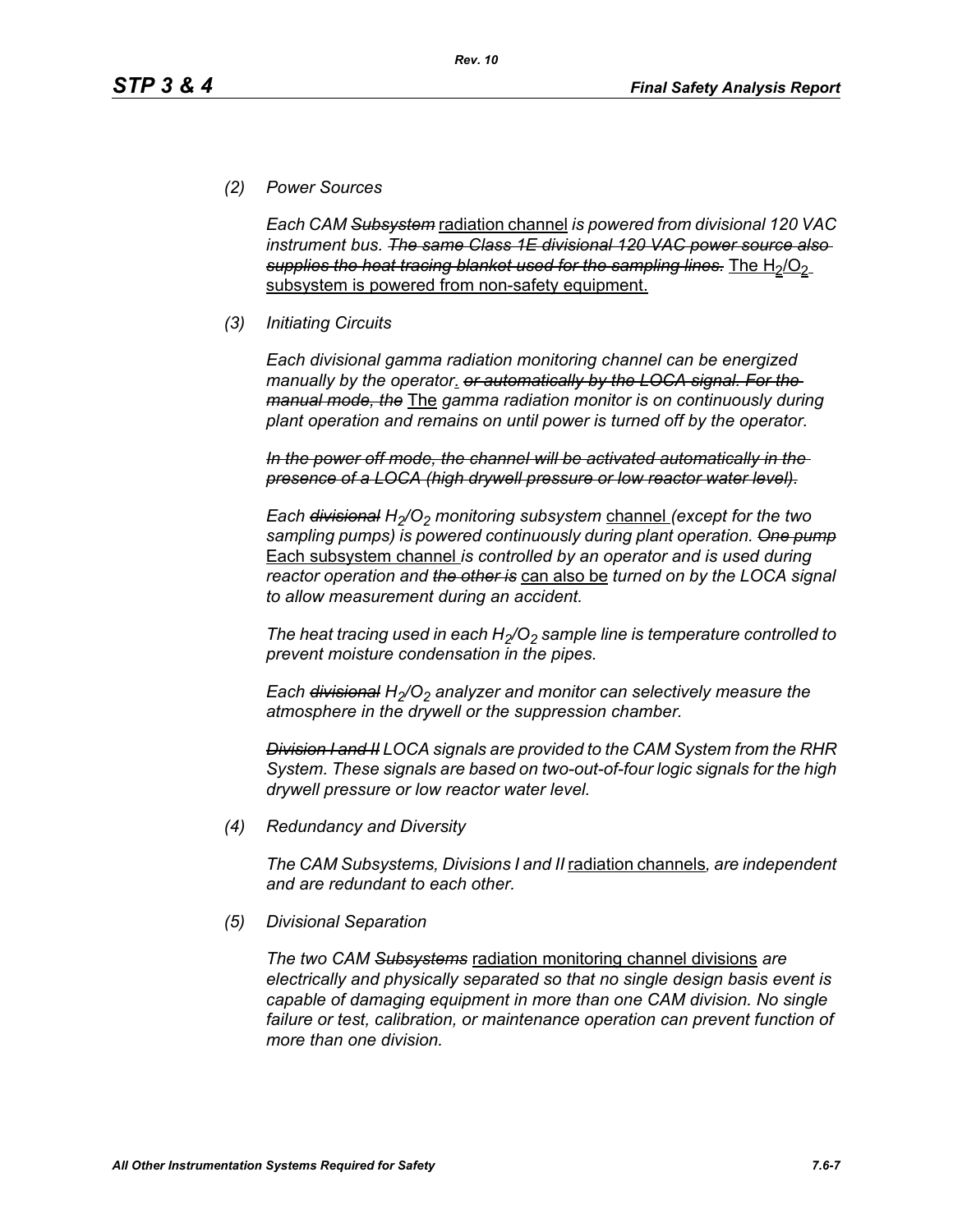*(7) Environmental Consideration*

*The CAM System* radiation monitoring channels are*is qualified Seismic Category I and is*are *designed for operability during normal and post-accident environments.*

*(8) Operational Considerations*

*The following information is available to the reactor operator:*

- *(a) Each gamma radiation channel consists of an ion chamber* a detector and *a log radiation monitor, and a recorder. Each channel has a range of 0.01 Gy/h* Sv/h *to 10*5 Sv/h *Gy/h. Each channel will initiate an alarm on high radiation level or on an inoperative channel.*
- *(b) Each hydrogen/oxygen monitoring channel uses*subsystem channel contains *a sampling rack for extracting the atmosphere from the drywell or the suppression chamber and for analyzing the contents for both H2/O2 concentration. The gaseous measurements are made by volume on a wet basis after humidity correction (dry basis before humidity correction). Separate monitors are provided for oxygen and hydrogen indications.*

*Each H<sub>2</sub>/O<sub>2</sub> analyzer <del>rack has a series of</del>subsystem channel has alarms to indicate a high concentration of hydrogen and of oxygen, and to alert the operator of any abnormal system parameter. Refer to Figure 7.6-8 for definition of these alarms.*

#### **7.6.1.7 Suppression Pool Temperature Monitoring System-Instrumentation and Controls**

#### **7.6.1.7.1 System Identification**

STD DFP 76-2

*The Suppression Pool Temperature Monitoring (SPTM) System is a subsystem of the* Reactor Trip and Isolation System (RTIS). It is *provided to monitor suppression pool temperature. Monitoring of suppression pool temperature is provided so that trends in suppression pool temperature may be established in sufficient time for proper cooling of the suppression pool water and for reactor scram due to high suppression pool temperature and for reactor power control based upon symptom-based emergency operating procedures.*

### **7.6.1.7.3 Equipment Design**

STD DEP T1 3.4-1

STD DEP 7.6-3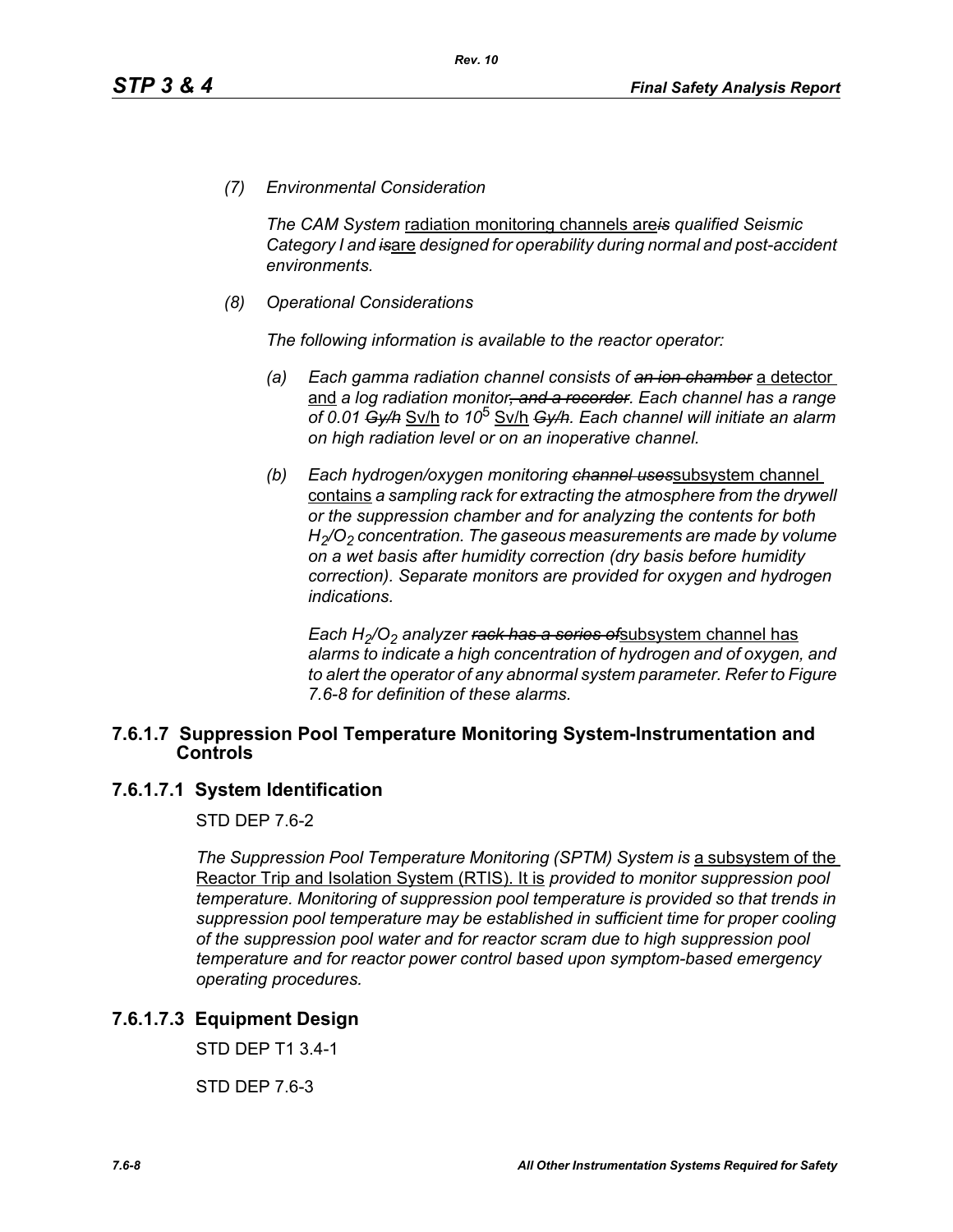*The SPTM System configuration is shown in Figures 7.6-9 and 7.6-10. There are eight temperature circumferential sensor locations (Figure 7.6-9), which are chosen based upon the following considerations:*

*(2) Each SRV* discharge line quencher *is in direct sight of two sets of temperature sensors within 9 meters.*

*Electrical wiring for each sensor is terminated, for sensor replacement or maintenance, in the wetwell. This termination is sealed for moisture protection from condensation or wetwell sprays. Division I, II, III and IV sensors are wired through Division I, II, III or IV electrical penetrations, respectively. Division I, II, III or IV* I and II *sensor signals are wired to* for *the Remote Shutdown System* are directly hardwired*. all sensor signals multiplexed to the main control room via the respective Division I, II, III or IV essential multiplexers.*

### **7.6.1.7.9 Signal Processing**

STD DEP T1 3.4-1

*Processing of temperature signals is performed by a microprocessor*configurable logic device *for each instrument division. For each of the four instrument divisions, the temperature signals are arithmetically averaged to yield an average bulk suppression pool temperature. Provisions are incorporated to detect sensor failures. When failure of a sensor is detected, its output is not added to the sum of all other sensors in the division and the number of sensors is correspondingly reduced in computing the average temperature. In addition, the narrow range suppression pool water level signal*  from the Atmospheric Control System (ACS) is used to detect uncovery of the first set *of sensors below the pool surface. After sensor installation, the elevation for each sensor is to be established with respect to a common reference elevation. When the suppression pool water level drops below the elevation of a particular sensor, that sensor signal is not used in computing the average. The wide range level signal from the ACS is utilized for this purpose for the remaining sensors.*

### **7.6.2 Analysis**

### **7.6.2.1 Neutron Monitoring System-—Instrumentation and Controls**

#### **7.6.2.1.1 General Functional Requirements Conformance**

STD DEP 7.6-4

*(2) Power Range Neutron Monitors (PRNM)*

*The PRNM Subsystem provides information for monitoring the average power level of the reactor core and for monitoring the local power level when the reactor power is in the power range (above approximately 15%* 5% *power). It mainly consists of the LPRM and the APRM Subsystems.*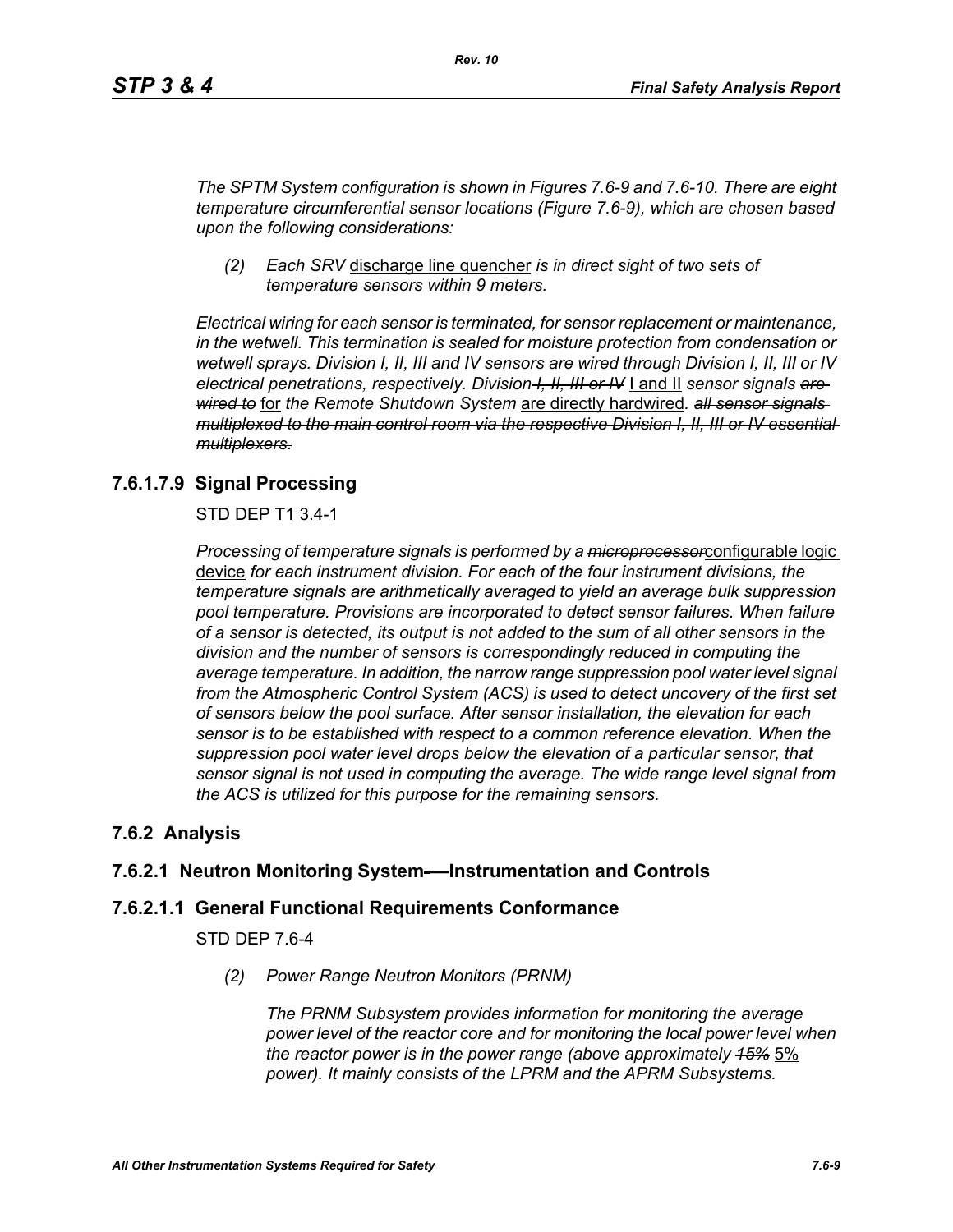### **7.6.2.1.2 Specific Regulatory Requirements Conformance**

*Rev. 10*

**STP DFP 11-2** 

STD DFP 18-1

STD DEP Admin

*(1) 10CFR50.55a (IEEE-* 279603*):*

*There are 52 LPRM assemblies evenly distributed in the core. There are four LPRM detectors on each assembly, evenly distributed from near the bottom of the fuel region to near the top of the fuel region (Figure 7.6-3). A total of 208 detectors are divided and assigned to four divisions for the four APRMs. Any single LPRM detector is only assigned to one APRM division. Electrical wiring and physical separation of the division is optimized to satisfy the safety-related system requirement. With the four divisions, redundancy criteria are met, since a scram signal can still be initiated with a postulated single failure under allowed APRM bypass conditions. The OPRM subsystem as described in Subsection 7.6.1.1.2.2 conforms to all applicable requirements of IEEE-* 279603*.*

*All applicable requirements of IEEE-* 279603 *are met with the NMS.*

*(4) Branch Technical Positions (BTPs)* 

*In accordance with the Standard Review Plan for Section 7.6, and with Table 7.1-2, only BTPs 21 and 22 are considered applicable for the NMS. They are addressed as follows:* 

*(a) BTP ICSB 21- "Guidance for Application of Regulatory Guide 1.47"* 

*The ABWR design is a single unit* two units do not share NMS equipment*. Therefore, Item B-2 of the BTP is not applicable. Otherwise, the NMS is in full compliance with this BTP.* 

#### **7.6.2.2 Process Radiation Monitoring System-—Instrumentation and Controls**

#### **7.6.2.2.2 Specific Regulatory Requirements Conformance**

STP DEP 1.1-2

STD DEP 1.8-1

*(1) 10CFR50.55a (IEEE-* 279603*):*

*Electrical separation is maintained between the redundant divisions. All applicable requirements of IEEE-* 279603 *are met by the safety-related subsystem of the PRM System.*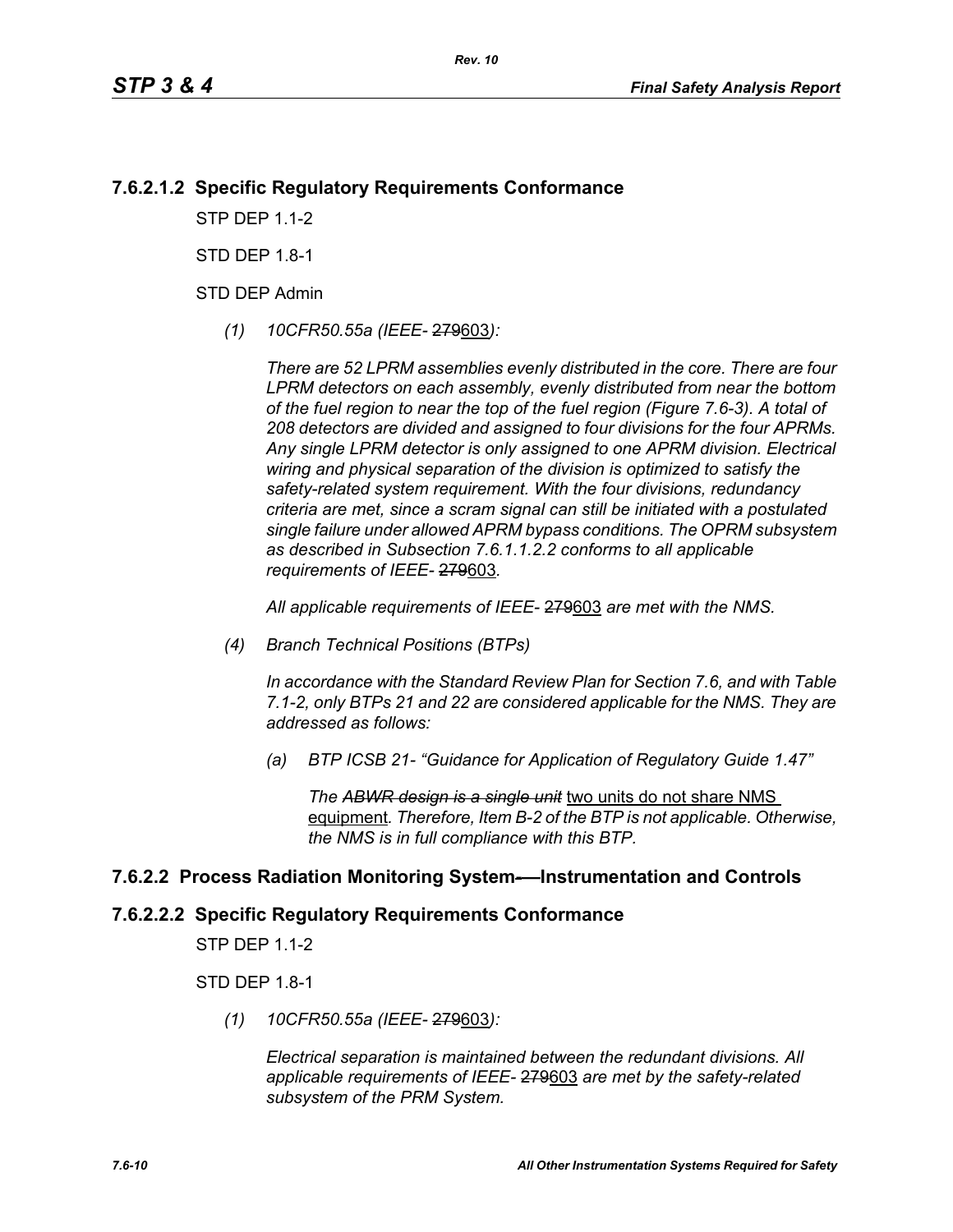*(4) Branch Technical Positions (BTPs)* 

*In accordance with the Standard Review Plan for Section 7.6, and with Table 7.1-2, only BTPs 21 and 22 are considered applicable for the PRM safetyrelated subsystems. They are addressed as follows:* 

*(a) BTP ICSB 21- "Guidance for Application of Regulatory Guide 1.47"*

*The ABWR design is a single unit* two units do not share PRM equipment*. Therefore, Item B-2 of the BTP is not applicable. Otherwise, the PRM System is in full compliance with this BTP.* 

### **7.6.2.3 High Pressure/Low Pressure Systems Interlock Function**

#### **7.6.2.3.2 Specific Regulatory Requirements Conformance**

STD DEP 1.8-1

*(1) 10CFR50.55a (IEEE-279*603*)*

*The HP/LP interlocks are an integral part of the RHR System, which is designed to meet the requirements of IEEE-279*603 *as discussed in Subsections 7.4.2.3.2 and 7.3.2.1.2.*

#### **7.6.2.6 Containment Atmospheric Monitoring System-—Instrumentation and Controls**

#### **7.6.2.6.2 Specific Regulatory Requirements Conformance**

STD DEP T1 2.14-1

STP DEP 1.1-2

STD DEP 1.8-1

*(1) 10CFR50.55a (IEEE-* 279603*)*

*The* safety related *CAMS* radiation channels *consists of two divisions which are redundantly designed so that failure of any single element will not interfere with the system operation. Electrical separation is maintained between the redundant divisions.*

*The CAMS does not actuate or interface with the actuation of another safety-related system. Therefore, any portion of IEEE-* 279603 *which pertains to such interfaces is not applicable. All other applicable requirements of IEEE-* 279603 *are met with the CAMS.*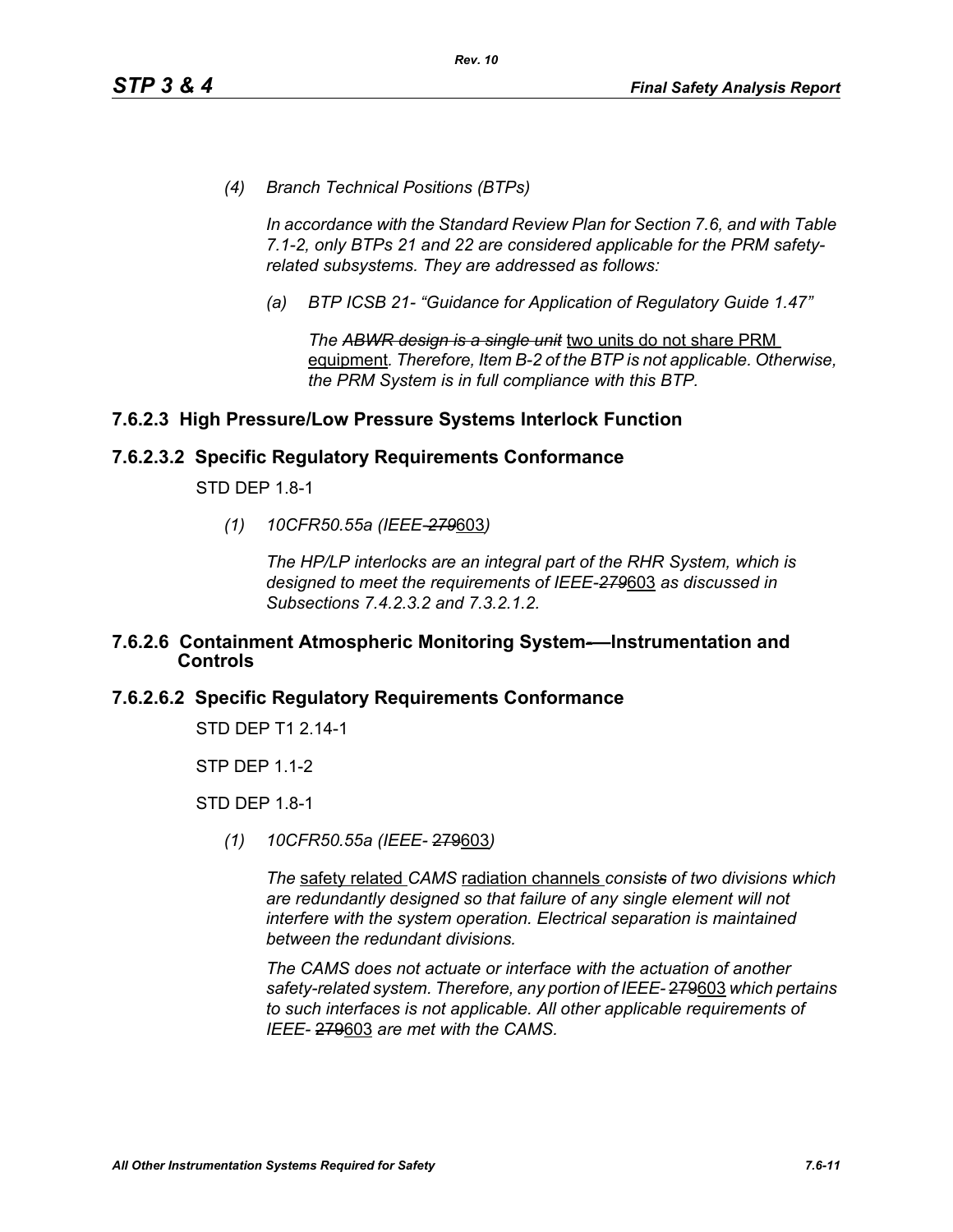*(4) Branch Technical Positions (BTPs)* 

*In accordance with the Standard Review Plan for Section 7.6, and with Table 7.1-2, only BTPs 21 and 22 are addressed for the CAMS as follows:* 

*(a) BTP ICSB 21- "Guidance for Application of Regulatory Guide 1.47"*

*The ABWR design is a single unit* two units do not share CAMS equipment. *Therefore, Item B-2 of the BTP is not applicable. Otherwise, the CAMS is in full compliance with this BTP.* 

#### **7.6.2.7 Suppression Pool Temperature Monitoring System-—Instrumentation and Controls**

### **7.6.2.7.2 Specific Regulatory Requirements Conformance**

STP DEP 1.1-2

STD DEP 1.8-1

*(1) 10CFR50.55a (IEEE*- 279603*)*

*The SPTM system continuously operates during the plant operation. It does, however, automatically initiate RHR for suppression pool cooling and generates four divisional trip signals for RPS. Therefore, the portions of IEEE- 279603 which pertain to actuation of safety functions apply through RHR and RPS. All other applicable requirements of IEEE- 279603 are met with the SPTM system.*

*(4) Branch Technical Positions (BTPs)*

*In accordance with the Standard Review Plan for Section 7.6, and with Table 7.1-2, only BTPs 21 and 22 need be addressed for the SPTM System. They are as follows:*

*(a) BTP ICSB 21-* "Guidance for Application of Regulatory Guide 1.47"

*The ABWR design is a single unit* two units do not share SPTM equipment*. Therefore, Item B-2 of the BTP is not applicable. Otherwise, the SPTM System is in full compliance with this BTP.*

### **7.6.3 COL License Information**

#### **7.6.3.1 APRM Oscillation Monitoring Logic**

The following standard supplement addresses COL License Information Item 7.2.

There are no departures from the fuel design licensing basis that are described in the reference ABWR DCD, including the core thermal hydraulic design described in Section 4.4. The APRM oscillation logic is designed in accordance with the BWR Owners Group Stability Option III and described in Subsection 7.6.1.1.2.2.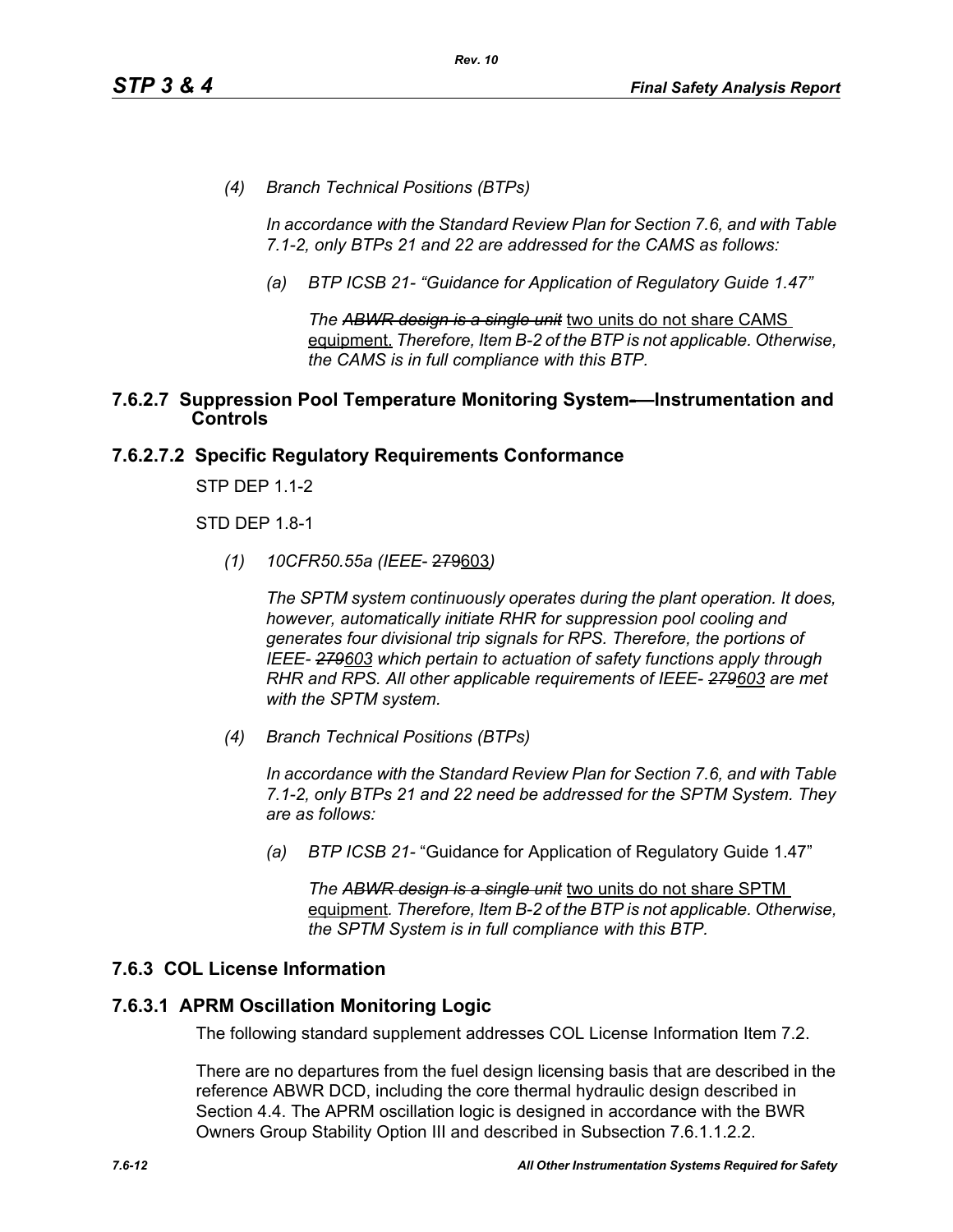| <b>Trip Function</b>                        | <b>Trip Setpoint (Nominal)</b> | <b>Action</b>                                                                                |
|---------------------------------------------|--------------------------------|----------------------------------------------------------------------------------------------|
| <b>SRNM Short Period Trip</b>               | 11 seconds                     | Scram <sup>+</sup><br>(bypassed in RUN-& REFUEL)<br>(no scram function in counting<br>range) |
| <b>SRNM Period Withdrawal</b><br>Permissive | 56 seconds                     | Warning <sup>J</sup> (bypassed in <b>RVNRUN)</b>                                             |

### **Table 7.6-1 SRNM Trip Function Summary**

*Rev. 10*

‡ Scram action only active in MSV range, which is defined as above 1 x 10-4% power.

 $f$  Conditions for activation will be defined in the technical specifications.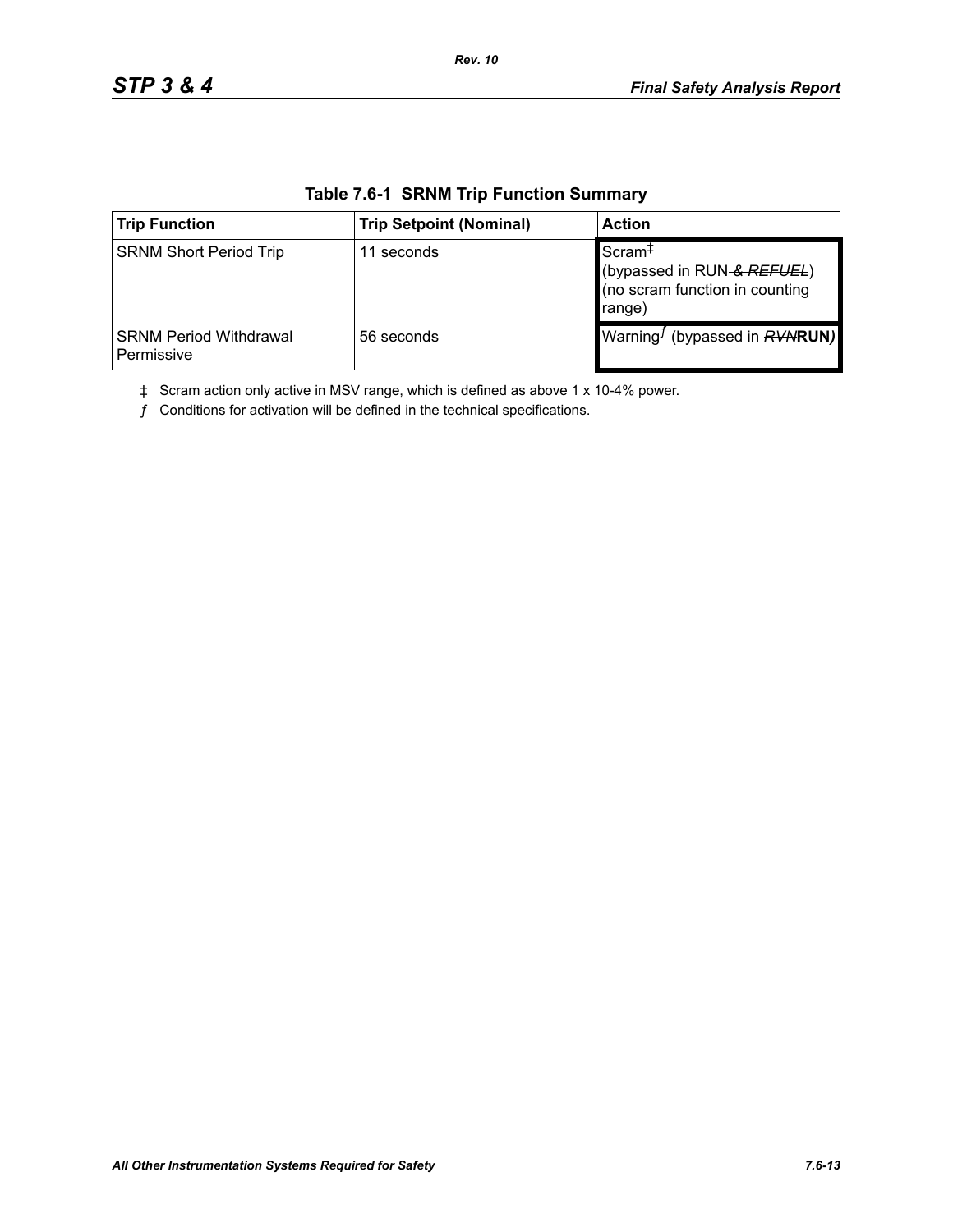| <b>Trip Function</b>                | <b>Trip Setpoint (Nominal)</b>                                                                 | <b>Action</b> |  |  |  |
|-------------------------------------|------------------------------------------------------------------------------------------------|---------------|--|--|--|
| (b) OPRM Trip Function              |                                                                                                |               |  |  |  |
| Period-Based Trip (S <sub>P</sub> ) | $S=S_{P}=1.10**$                                                                               | Scram f       |  |  |  |
| <b>OPRM Inoperative Trip</b>        | 1. LPRM input too few<br>2. Self-test fault<br>3. Watchdog timer timed out<br>4. Loss of power | <b>Scramf</b> |  |  |  |

### **Table 7.6-2 APRM Trip Function Summary**

\*\* Other Pre-Trip Condition parameters of the algorithm are:

Tmin=1 s, Tmax=3.5 s, +terror=*0.15s* **[0.100 - 0.300s],** NP=10. (For details see Figure 7.6-14).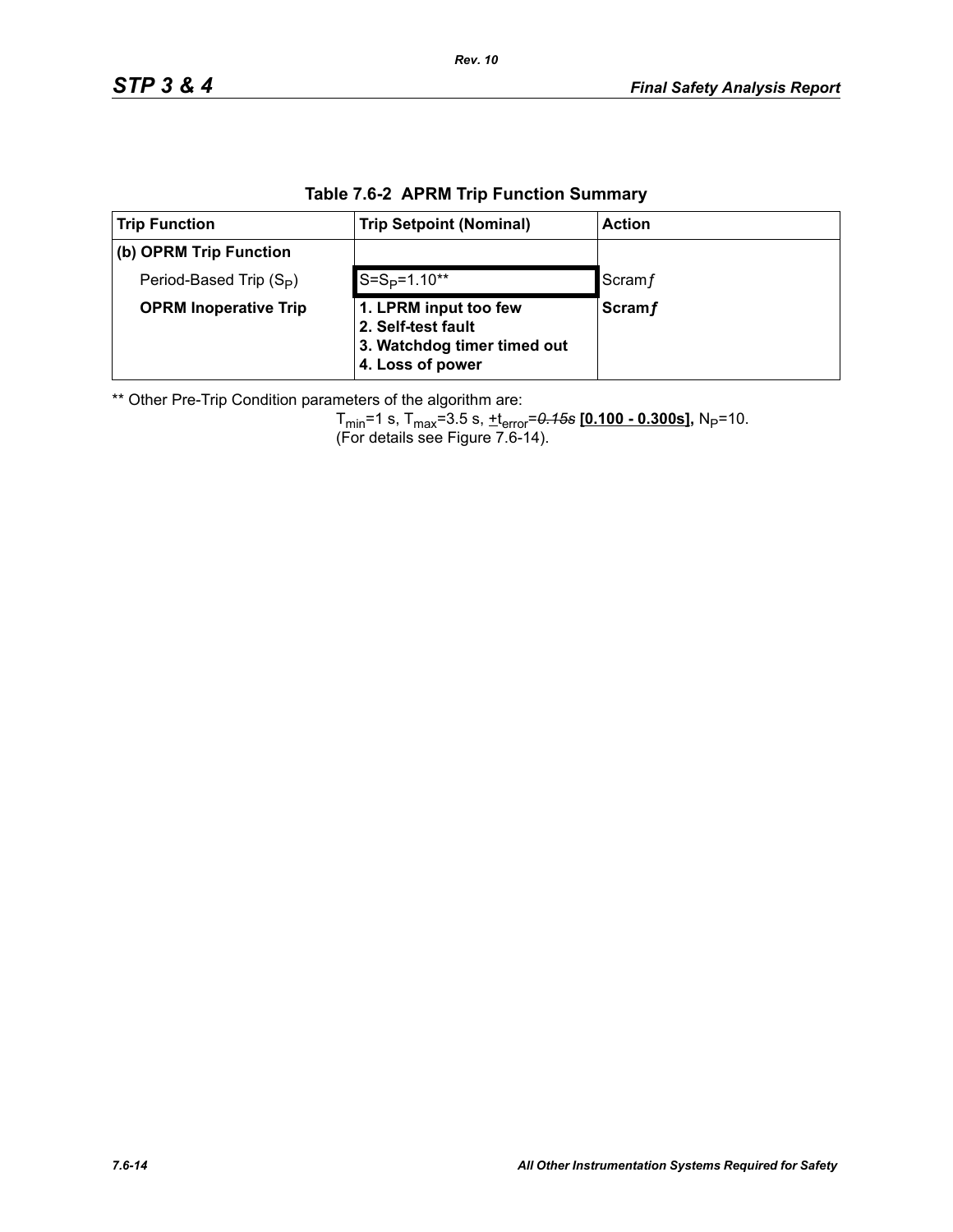#### **Table 7.6-5 Reactor Operator Information for NMS**

- (4) Certain NMS-related information, available on the main control panel, is implemented in software which is independent of the *process computer***plant computer functions**. This information is listed below.
- (5) *CRT***VDU** displays, which are part of the performance monitoring and control system, provide certain NMS-related displays and controls on the main control panel which are listed below:

#### **(ii) SRNM ATWS permissive**

**(qq) APRM ATWS permissive**

Acronyms

*CRT Cathode Ray Tube*

**VDU Video Display Unit**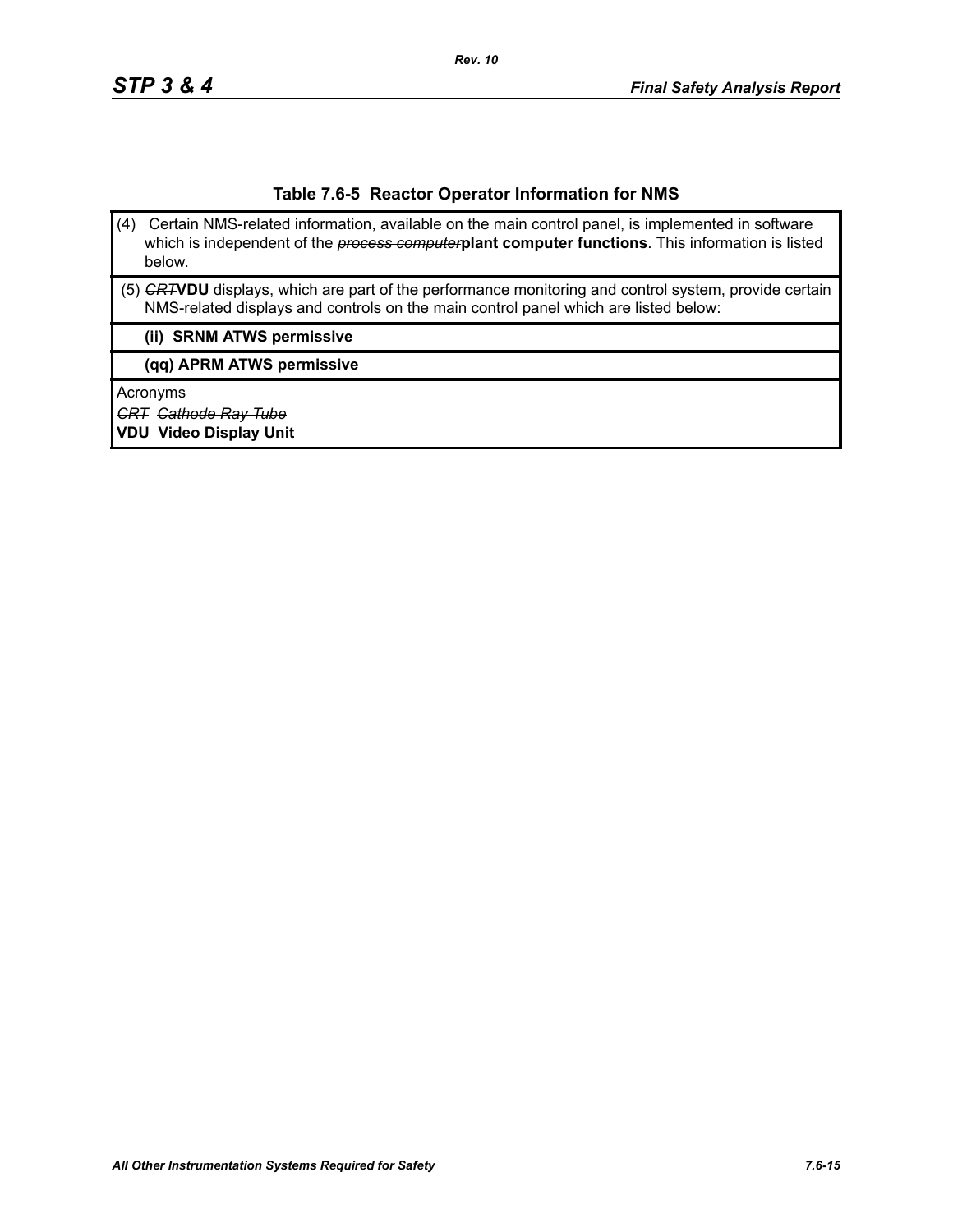The following figures are located in Chapter 21:

- Figure 7.6-1 Neutron Monitoring System IED (Sheets 1 4)
- Figure 7.6-2 Neutron Monitoring System IBD (Sheets 1, 9,9a, 9b, 14)
- Figure 7.6-5 Process Radiation Monitoring System IED (Sheets 1 10)
- Figure 7.6-11 Suppression Pool Temperature Monitoring System IED (Sheets 1, 3)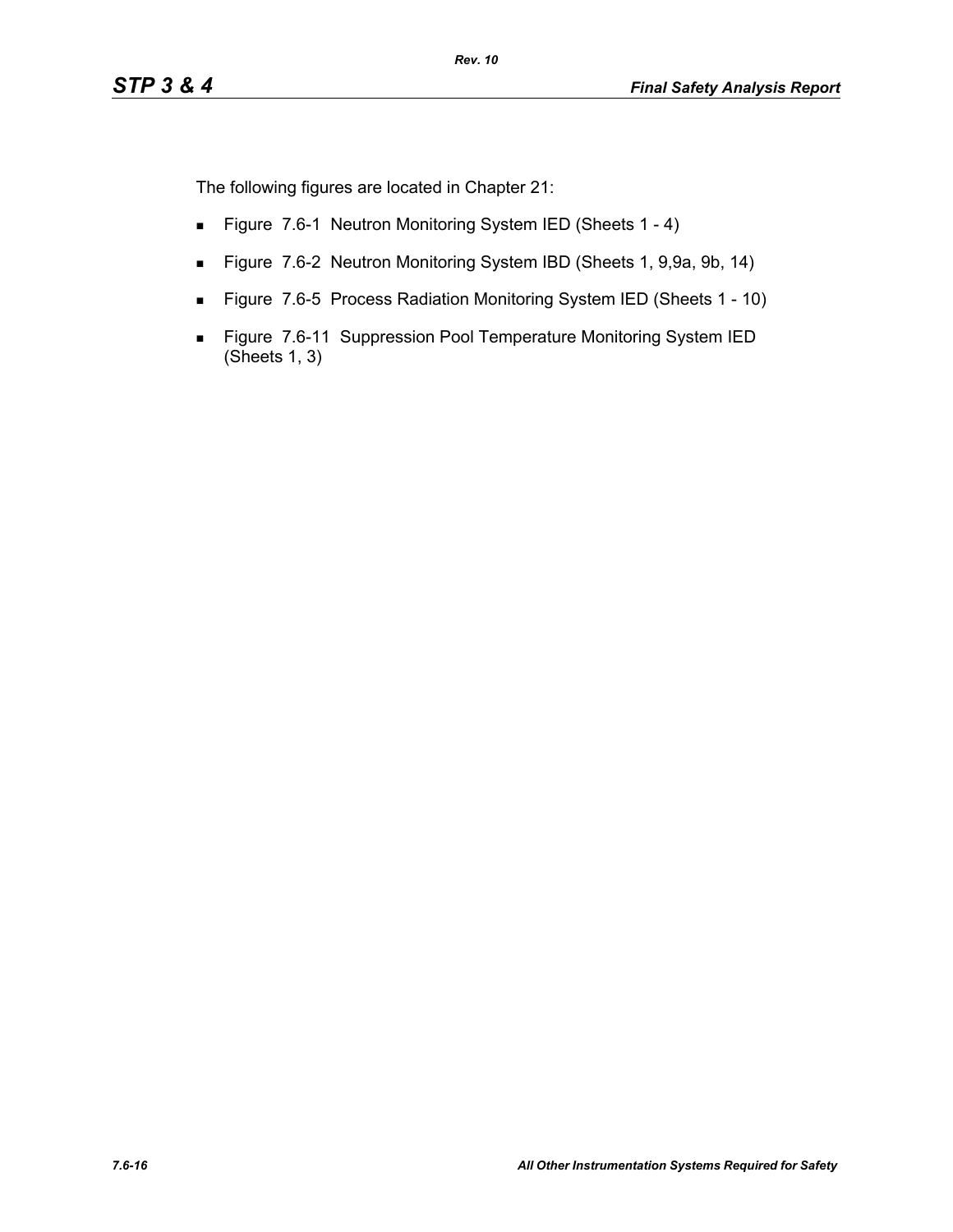

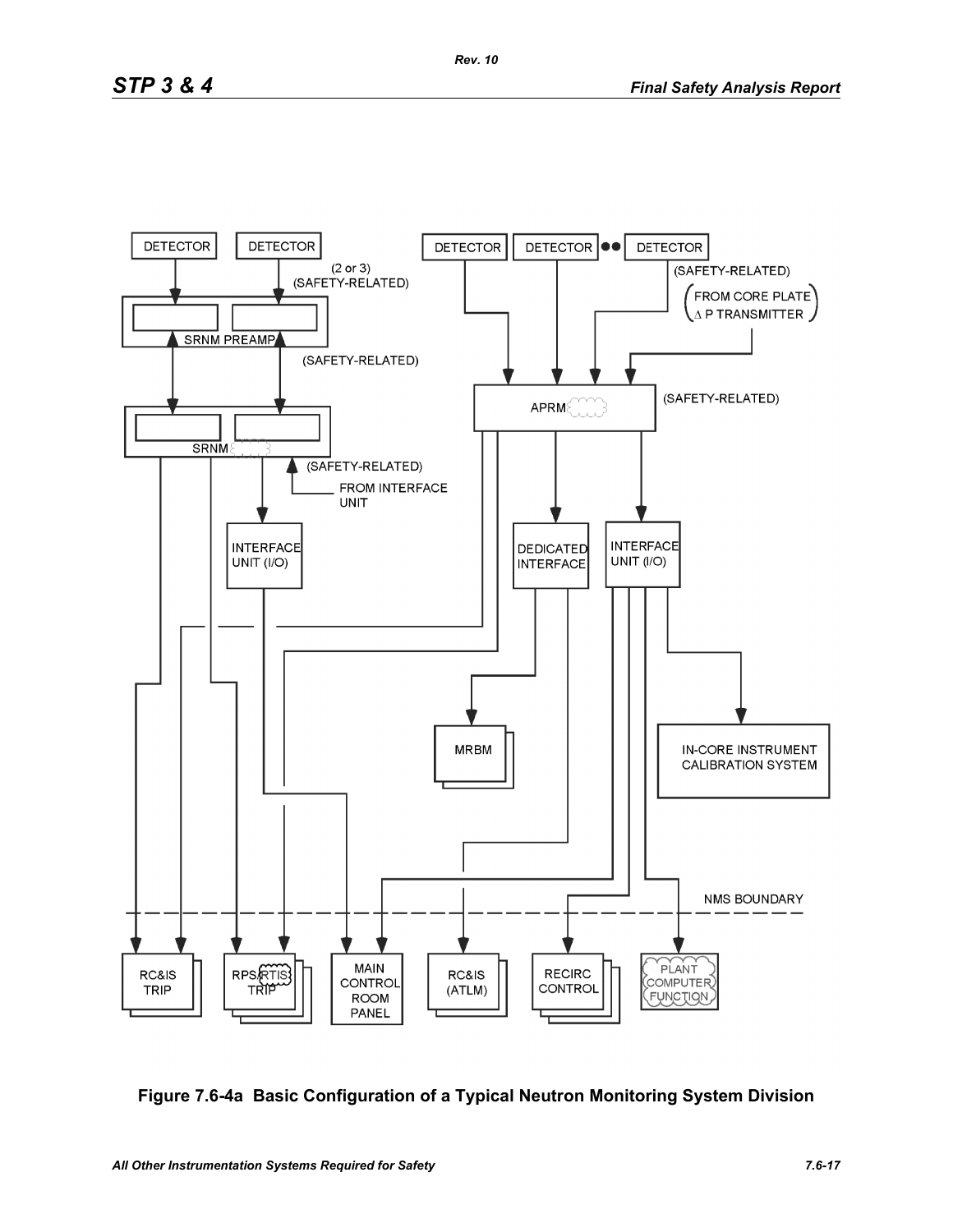

|              | <b>DIVISION I</b> | <b>DIVISION II</b> | <b>DIVISION III</b> | <b>DIVISION IV</b> |
|--------------|-------------------|--------------------|---------------------|--------------------|
| $16^{\circ}$ | TE-001A, E, J, N  |                    | TE-001C, G, L, R    |                    |
| ୲ଢ଼          |                   | TE-002B, F, K, P   |                     | TE-002D, H, M, S   |
| $106^\circ$  |                   | TE-003B, F, K, P   |                     | TE-003D, H, M, S   |
|              | TE-004A, E, J, N  |                    | TE-004C, G, L, R    |                    |
| 196°1        | TE-005A,E,J,N     |                    | TE-005C, G, L, R    |                    |
|              |                   | TE-006B, F, K, P   |                     | TE-006D, H, M, S   |
| $286^\circ$  |                   | TE-007B, F, K, P   |                     | TE-007D, H, M, S   |
| 3229         | TE-008A, E, J, N  |                    | TE-008C, G, L, R    |                    |
|              |                   |                    |                     |                    |
|              |                   |                    |                     |                    |
|              |                   |                    |                     |                    |

**Figure 7.6-9 Instrumentation Location Definition for the Suppression Pool Temperature Monitoring System**